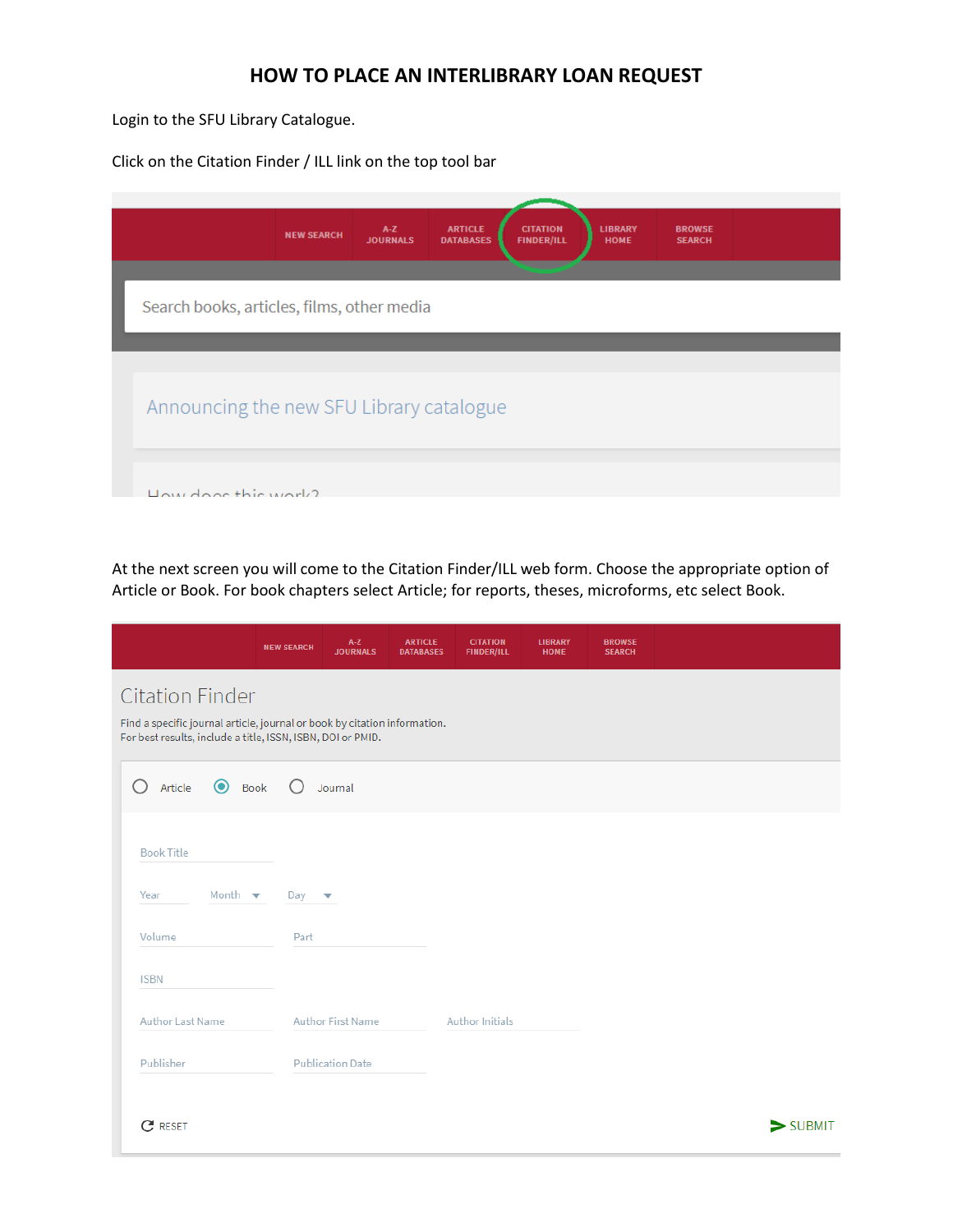Fill in the Citation Finder / ILL form and click the SUBMIT button at the bottom of the form.

| <b>Citation Finder</b><br>Find a specific journal article, journal or book by citation information.<br>For best results, include a title, ISSN, ISBN, DOI or PMID. |                                      |                 |            |
|--------------------------------------------------------------------------------------------------------------------------------------------------------------------|--------------------------------------|-----------------|------------|
| <b>O</b> Book<br>Article                                                                                                                                           | $\bigcirc$<br>Journal                |                 |            |
| <b>Book Title</b><br>Cucina nel stile udinese                                                                                                                      |                                      |                 |            |
| Month $\blacktriangledown$<br>Year                                                                                                                                 | Day<br>▽                             |                 |            |
| Volume                                                                                                                                                             | Part                                 |                 |            |
| <b>ISBN</b>                                                                                                                                                        |                                      |                 |            |
| Author Last Name<br>Marcuzzi                                                                                                                                       | <b>Author First Name</b><br>Angelina | Author Initials |            |
| Publisher<br>Casa San Quirino                                                                                                                                      | <b>Publication Date</b><br>1911      |                 |            |
| C<br><b>RESET</b>                                                                                                                                                  |                                      |                 | $>$ SUBMIT |

The system does a look up to ensure that the SFU Library does not own the item. At the next screen click on the Interlibrary Loans link

|                | Cucina nel stile udinese<br>Angelina Marcuzzi<br>$\mathcal O$ Check availability $>$<br>Send to                                                                                                        |       |          |            |                        |         |         |
|----------------|--------------------------------------------------------------------------------------------------------------------------------------------------------------------------------------------------------|-------|----------|------------|------------------------|---------|---------|
| <b>TOP</b>     |                                                                                                                                                                                                        |       |          |            |                        |         |         |
| <b>SEND TO</b> |                                                                                                                                                                                                        | ē     | 99       | $\sqrt{2}$ |                        | H       |         |
| <b>GET IT</b>  | E-MAIL<br>Get It                                                                                                                                                                                       | PRINT | CITATION | PERMALINK  | <b>EXPORT CITATION</b> | EASYBIB | ENDNOTE |
|                |                                                                                                                                                                                                        |       |          |            |                        |         |         |
|                | Your search did not match any physical resource in the library<br>Use the link/c helow in order to request the resource from other libraries<br>Interlibrary Loans <sup>[2]</sup><br>Ask a Librarian L |       |          |            |                        |         |         |
|                | Having problems? Please contact the staff                                                                                                                                                              |       |          |            |                        |         |         |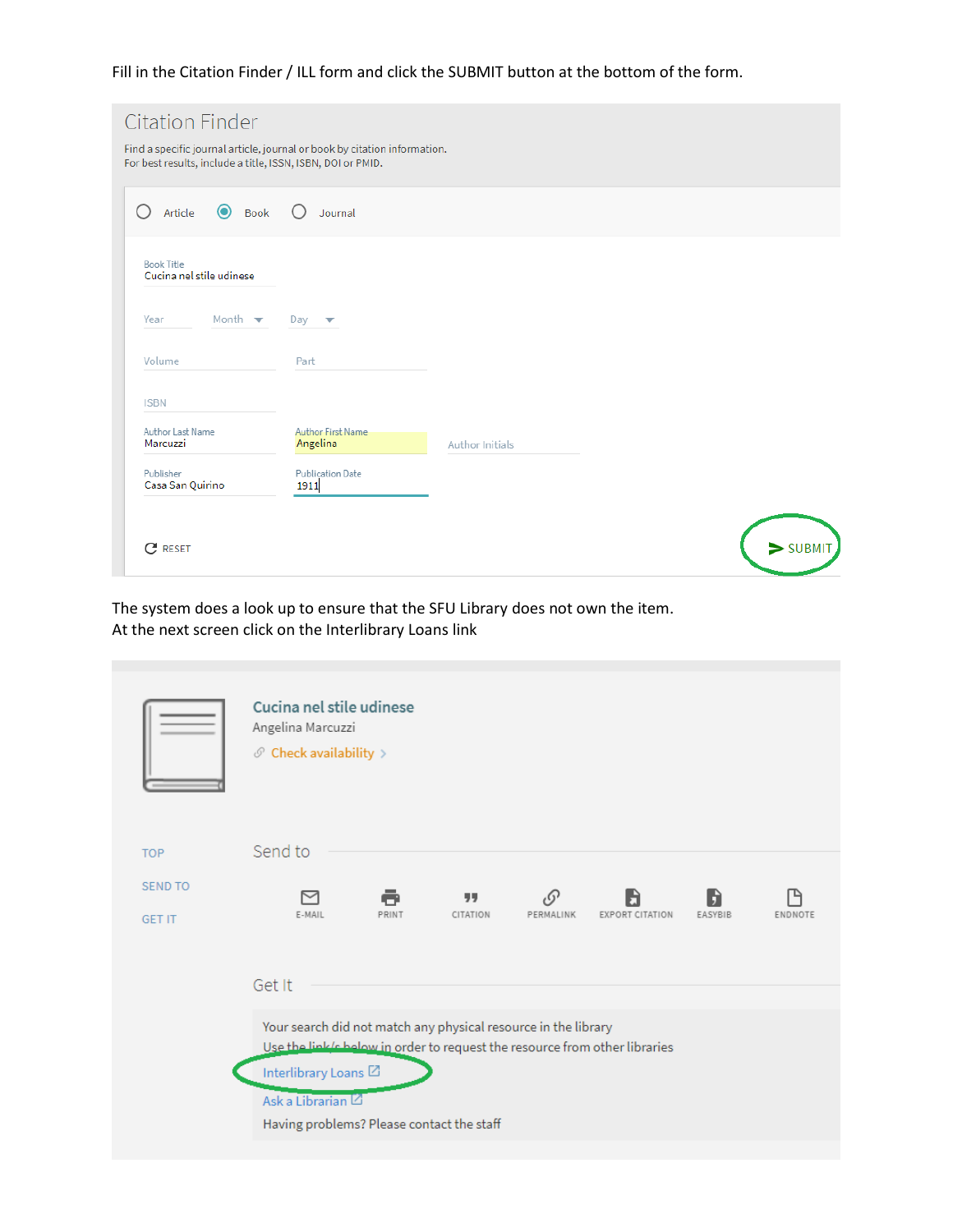You'll now be transferred to the final form, the Relais ILL form (Relais is the name of the ILL software). Because the user is logged in, there is no need to authenticate again – all the needed patron information is brought over from Alma to Relais. Any data that was entered in the Citation Finder / ILL form is brought over to the Relais ILL form.

|                          |                                       |                                                                                                                 | Hello, Donald Taylor (Logout) |
|--------------------------|---------------------------------------|-----------------------------------------------------------------------------------------------------------------|-------------------------------|
|                          |                                       | Enter as much information as possible and click Submit.<br>All fields marked with an asterisk (*) are required. |                               |
| Book Title: *            | Cucina nel stile udinese              |                                                                                                                 |                               |
| Author/Editor:           | Marcuzzi, Angelina                    |                                                                                                                 |                               |
| ISBN 1:                  |                                       | ISBN 2:                                                                                                         |                               |
| <b>Publication Date:</b> | 1911                                  | Edition:                                                                                                        |                               |
| Publisher:               |                                       |                                                                                                                 |                               |
| Place of Publication:    |                                       |                                                                                                                 |                               |
| Patron Notes:            |                                       |                                                                                                                 |                               |
| Publication Type:        | <b>Book</b><br>▼                      |                                                                                                                 |                               |
| Need by Date: *          | $\overline{\phantom{a}}$              |                                                                                                                 |                               |
| Service Type:            | Loan<br>$\mathbf v$                   | <b>Contact Phone:</b>                                                                                           | (778) 782-5596                |
| Delivery Method:         | Pickup<br>$\overline{\mathbf{v}}$     | Messaging Method:                                                                                               | E-mail<br>▼                   |
| Messaging Address: *     | dstaylor@sfu.ca                       |                                                                                                                 |                               |
| Pickup Location: *       | W.A.C. Bennett Library (Burnaby)<br>▼ |                                                                                                                 |                               |
| First Name:              | Donald                                | Surname:                                                                                                        | <b>TAYLOR</b>                 |

\* This copy is required by an authorized patron of Simon Fraser University for a fair dealing purpose under Canada's Copyright Act.